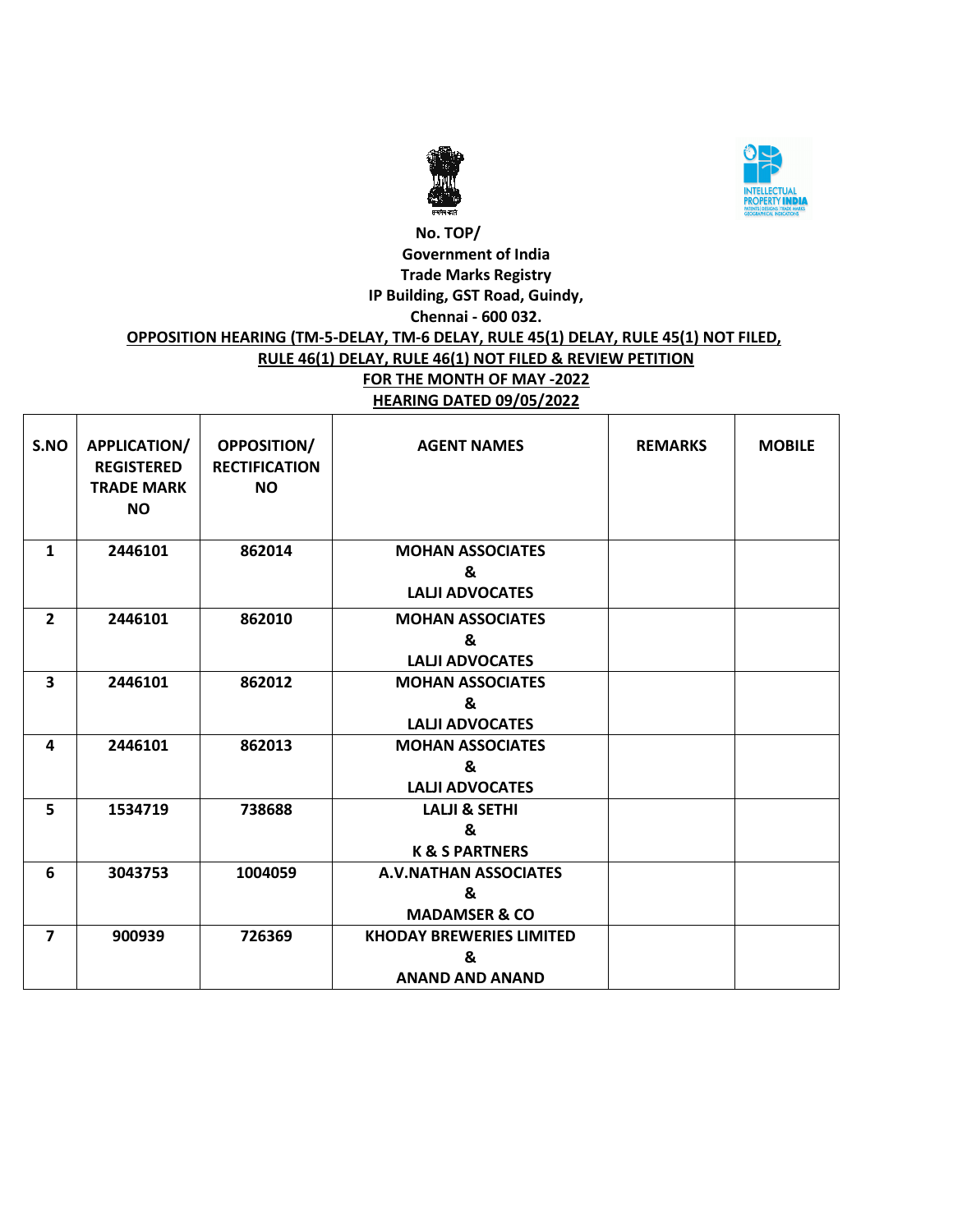| S.NO | <b>APPLICATION/</b><br><b>REGISTERED</b><br><b>TRADE MARK</b><br><b>NO</b> | <b>OPPOSITION/</b><br><b>RECTIFICATION</b><br><b>NO</b> | <b>AGENT NAMES</b>                                                                              | <b>REMARKS</b> | <b>MOBILE</b> |
|------|----------------------------------------------------------------------------|---------------------------------------------------------|-------------------------------------------------------------------------------------------------|----------------|---------------|
| 8    | 2893504                                                                    | 899217                                                  | <b>SANJEEV KUMAR</b><br>&<br><b>GYANKOSH SOLUTIONS PVT.LTD</b><br>ጼ<br><b>ABHISHEK MALHOTRA</b> |                |               |
| 9    | 3199374                                                                    | 967236                                                  | <b>JOCOB KURIAN</b><br>&<br><b>LALJI ADVOCATE</b>                                               |                |               |
| 10   | 3121434                                                                    | 967374                                                  | <b>L.R.SWAMI CO</b><br>&<br><b>S.LOGANATHAN</b>                                                 |                |               |
| 11   | 3774929                                                                    | 995553                                                  | V.P.BIMALDAS, ADVOCATE<br>&<br><b>CLIENTAKE ASSOCIATES</b>                                      |                |               |
| 12   | 806452                                                                     | 923055                                                  | <b>A.V.NATHAN ASSOCIATES</b><br>&<br>P.K.ARORA                                                  |                |               |
| 13   | 2415786                                                                    | 861132                                                  | <b>JOCOB KURIAN</b><br>&<br><b>BAGYA RAGHAVAN</b>                                               |                |               |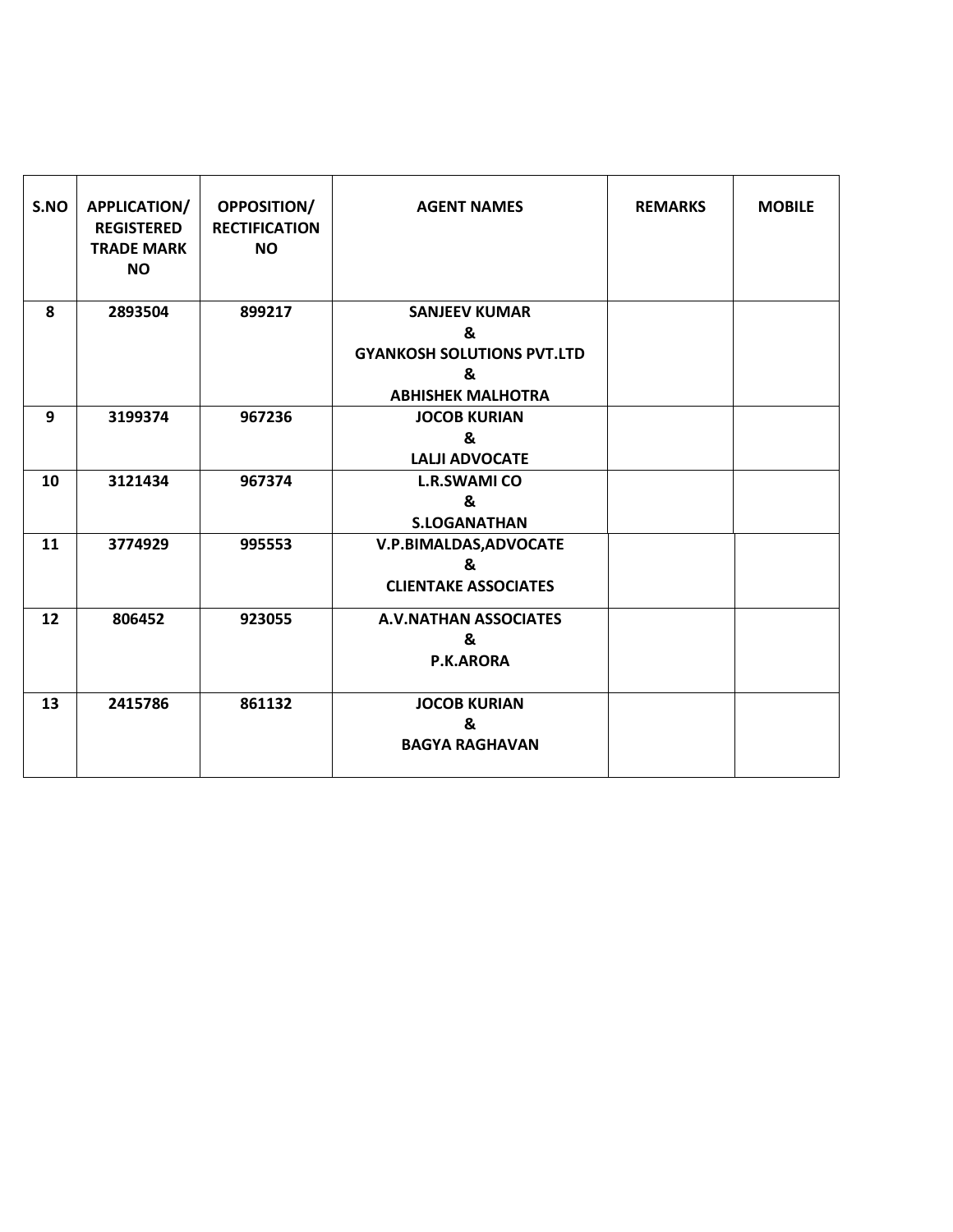



# **No. TOP/ Government of India Trade Marks Registry IP Building, GST Road, Guindy, Chennai - 600 032. OPPOSITION HEARING (TM-5-DELAY, TM-6 DELAY, RULE 45(1) DELAY, RULE 45(1) NOT FILED, RULE 46(1) DELAY, RULE 46(1) NOT FILED & REVIEW PETITION FOR THE MONTH OF MAY -2022 HEARING DATED 10/05/2022**

| S.NO           | <b>APPLICATION/</b><br><b>REGISTERED</b><br><b>TRADE MARK</b><br><b>NO</b> | <b>OPPOSITION/</b><br><b>RECTIFICATION</b><br><b>NO</b> | <b>AGENT NAMES</b>                                                         | <b>REMARKS</b> | <b>MOBILE</b> |
|----------------|----------------------------------------------------------------------------|---------------------------------------------------------|----------------------------------------------------------------------------|----------------|---------------|
| $\mathbf{1}$   | 4101777                                                                    | 995559                                                  | <b>VANCHINATHAN</b><br>&<br><b>MAKHIJA &amp; ASSOCIATES</b>                |                |               |
| $\overline{2}$ | 4120912                                                                    | 1004501                                                 | <b>KARTHIKEYAN.N</b><br>&<br><b>SHUKLA TRADE MARK COMPANY</b>              |                |               |
| 3              | 3975061                                                                    | 1010735                                                 | <b>VANCHINATHAN</b><br>&<br><b>KOLAGATLA SUDHAKAR</b>                      |                |               |
| 4              | 2375446                                                                    | 947767                                                  | A.K.RAJARAMAN<br>&<br><b>GMS LAW ASSOCIATES</b>                            |                |               |
| 5              | 3673478                                                                    | 1004444                                                 | <b>V.P.SENGOTTUVEL AND</b><br><b>BARANIDHARAN</b><br>&<br>Y.J.TRIVEDI & CO |                |               |
| 6              | 3891166                                                                    | 1012002                                                 | <b>RAO &amp; RAO</b><br>&<br><b>G.S.RIJHWANI &amp; CO</b>                  |                |               |
| $\overline{7}$ | 3334741                                                                    | 987736                                                  | <b>MADHUSUDAN PUTTA</b><br>&<br><b>TAJ TRADE MARK</b>                      |                |               |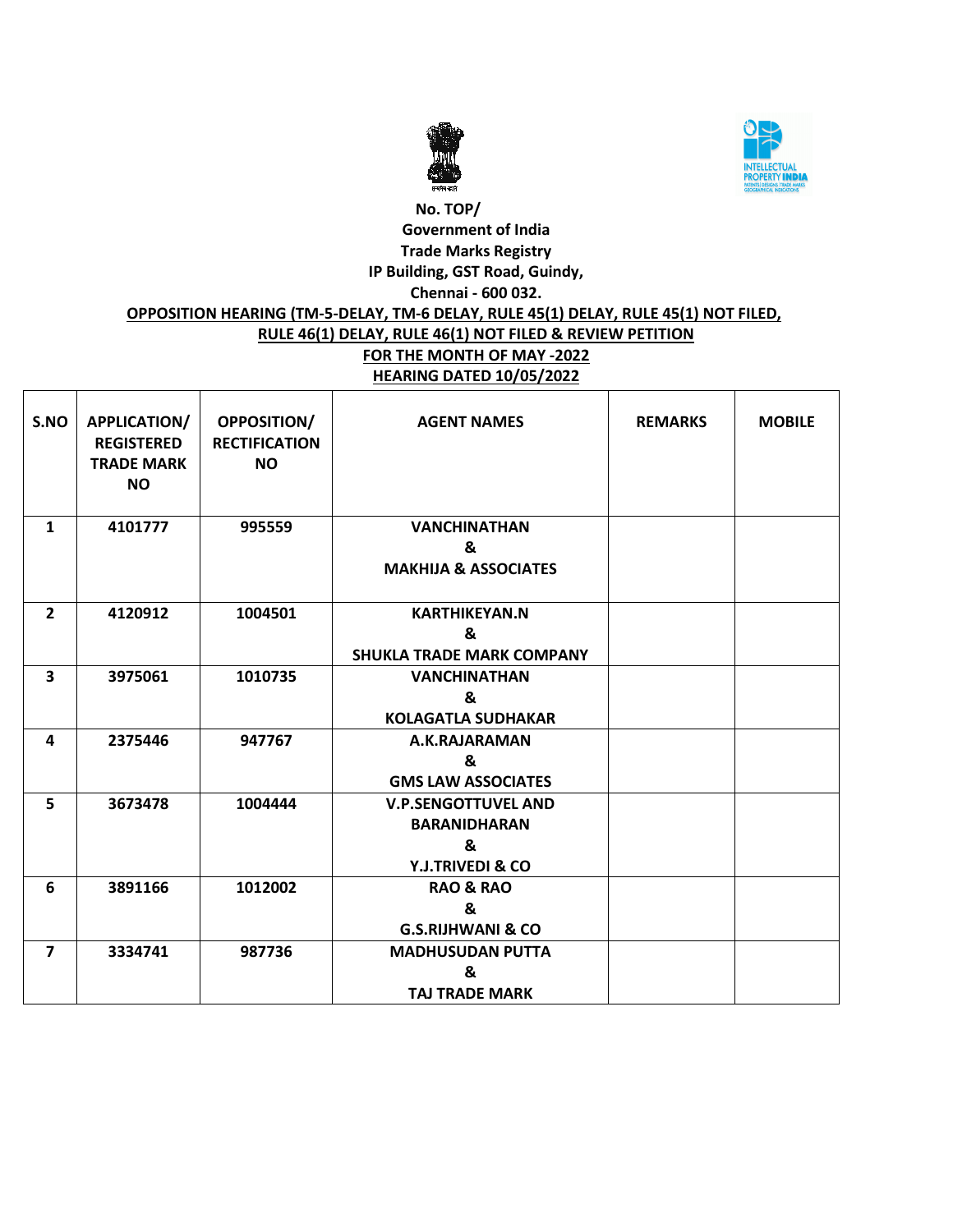| S.NO             | <b>APPLICATION/</b><br><b>REGISTERED</b><br><b>TRADE MARK</b><br><b>NO</b> | <b>OPPOSITION/</b><br><b>RECTIFICATION</b><br><b>NO</b> | <b>AGENT NAMES</b>                                                                        | <b>REMARKS</b> | <b>MOBILE</b> |
|------------------|----------------------------------------------------------------------------|---------------------------------------------------------|-------------------------------------------------------------------------------------------|----------------|---------------|
| 8                | 3439862                                                                    | 987586                                                  | <b>APR ASSOCIATES</b><br>&<br><b>DABUR INDIA LIMITED</b>                                  |                |               |
| $\boldsymbol{9}$ | 3408819                                                                    | 989202                                                  | <b>L.R.SWAMI CO</b><br>&<br><b>MEHRA TRADE MARK CO</b>                                    |                |               |
| 10               | 3944988                                                                    | 1010235                                                 | <b>S.LOGANATHAN</b><br>&<br><b>MAHTTA &amp; CO</b>                                        |                |               |
| 11               | 4052391                                                                    | 990967                                                  | <b>ASHOK KUMAR</b><br><b>J.DAGA, ADVOCATE</b><br>&<br><b>ANAND AND ANAND</b>              |                |               |
| 12               | 3343969                                                                    | 990630                                                  | LE INTELLIGENSIA<br>&<br><b>R.K.DEWAN &amp; CO</b>                                        |                |               |
| 13               | 3544151                                                                    | 987546                                                  | <b>CHENTHOORI PUGAZENDHI</b><br>&<br><b>BALAJI IP PRACTICE</b>                            |                |               |
| 14               | 4090976                                                                    | 995253                                                  | <b>SAI RANJANA DONGARKAR &amp;</b><br><b>M.JAYA PRASAD</b><br>&<br><b>MAHTTA &amp; CO</b> |                |               |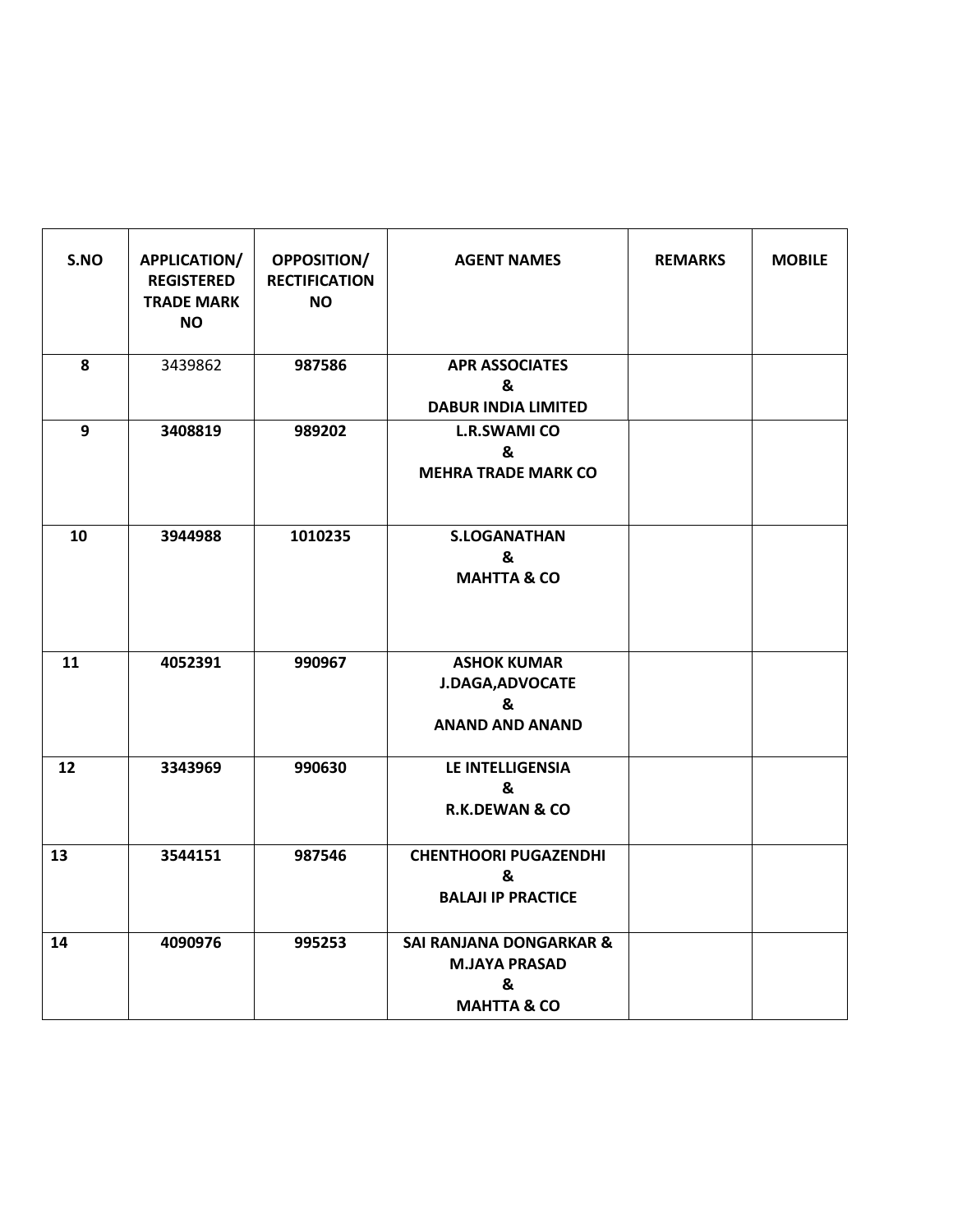



### **No. TOP/ Government of India Trade Marks Registry IP Building, GST Road, Guindy, Chennai - 600 032. OPPOSITION HEARING (TM-5-DELAY, TM-6 DELAY, RULE 45(1) DELAY, RULE 45(1) NOT FILED, RULE 46(1) DELAY, RULE 46(1) NOT FILED & REVIEW PETITION FOR THE MONTH OF MAY -2022 HEARING DATED 11/05/2022**

| S.NO           | APPLICATION/<br><b>REGISTERED</b><br><b>TRADE MARK</b><br><b>NO</b> | <b>OPPOSITION/</b><br><b>RECTIFICATION</b><br><b>NO</b> | <b>AGENT NAMES</b>                                                         | <b>REMARKS</b> | <b>MOBILE</b> |
|----------------|---------------------------------------------------------------------|---------------------------------------------------------|----------------------------------------------------------------------------|----------------|---------------|
| $\mathbf{1}$   | 3000671                                                             | 964280                                                  | <b>IPR LAW ASSOCIATES</b><br>&<br><b>BIZBRINY</b>                          |                |               |
| $\overline{2}$ | 3424005                                                             | 987628                                                  | <b>SUSHAT M. SINGH &amp; ASSOCIATES</b><br>&<br>KUNHABDULLA POOLAYULLATHIL |                |               |
| 3              | 4090510                                                             | 998456                                                  | <b>LAW SOLUTIONS</b><br>&<br><b>KAYSER AND COMPANY</b>                     |                |               |
| 4              | 3762209                                                             | 997609                                                  | <b>LEGACY PARTNERS</b><br>&<br>V.P.BIMALDAS, ADVOCATE                      |                |               |
| 5              | 4104081                                                             | 997629                                                  | <b>VANCHINATHAN</b><br>&<br><b>HARSH MARWAHA</b>                           |                |               |
| 6              | 3933823                                                             | 1004812                                                 | <b>K.RADHAKRISHNAN NAIR</b><br>&<br><b>TYAGI CERTIFICATIONS</b>            |                |               |
| $\overline{7}$ | 4057375                                                             | 1007808                                                 | <b>VANCHINATHAN</b><br>&<br><b>UNIVERSAL LEGAL</b>                         |                |               |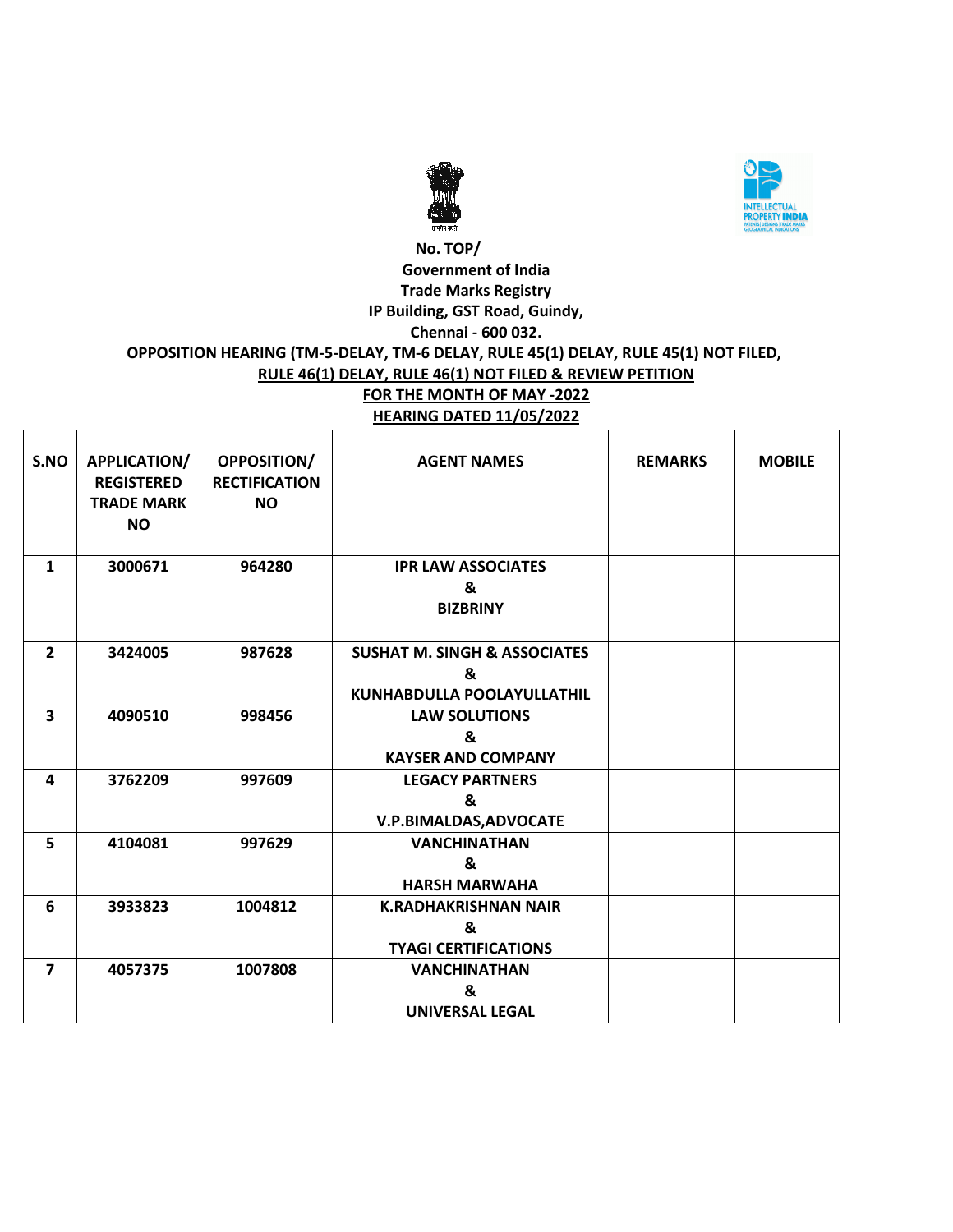| S.NO | <b>APPLICATION/</b><br><b>REGISTERED</b><br><b>TRADE MARK</b><br>NO. | OPPOSITION/<br><b>RECTIFICATION</b><br><b>NO</b> | <b>AGENT NAMES</b>                                                                               | <b>REMARKS</b> | <b>MOBILE</b> |
|------|----------------------------------------------------------------------|--------------------------------------------------|--------------------------------------------------------------------------------------------------|----------------|---------------|
| 8    | 3074725                                                              | 966458                                           | LE INTELLIGENSIA<br>&<br><b>K &amp; K ASSOCIATES</b>                                             |                |               |
| 9    | 4047353                                                              | 997634                                           | <b>VANCHINATHAN</b><br>&<br><b>ARISTO PHARMACEUTICALS PVT</b><br><b>LTD</b>                      |                |               |
| 10   | 4138663                                                              | 1006916                                          | <b>BALAKUMAR</b><br><b>CHANDRASEKHARAN &amp;</b><br><b>ASSOCIATES</b><br>&<br><b>TABLETS LTD</b> |                |               |
| 11   | 3763559                                                              | 997544                                           | P.P.A.SAGEER<br>&<br><b>ASHOKA TRADE MARKS CO</b>                                                |                |               |
| 12   | 3763559                                                              | 998902                                           | P.P.A.SAGEER<br>&<br><b>BHANSALI &amp; ASSOCIATES</b>                                            |                |               |
| 13   | 4141991                                                              | 1004136                                          | <b>KRIA LAW</b><br>&<br><b>SUMITHA VEBHU</b>                                                     |                |               |
| 14   | 4138860                                                              | 996632                                           | <b>SUBHASH CHANDRA</b><br>&<br><b>R.V.R.ASSOCIATES</b>                                           |                |               |
| 15   | 4092430                                                              | 996408                                           | <b>MSN LABORATORIES PVT LTD</b><br>&<br><b>MAPRA LABORATORIES PVT LTD</b>                        |                |               |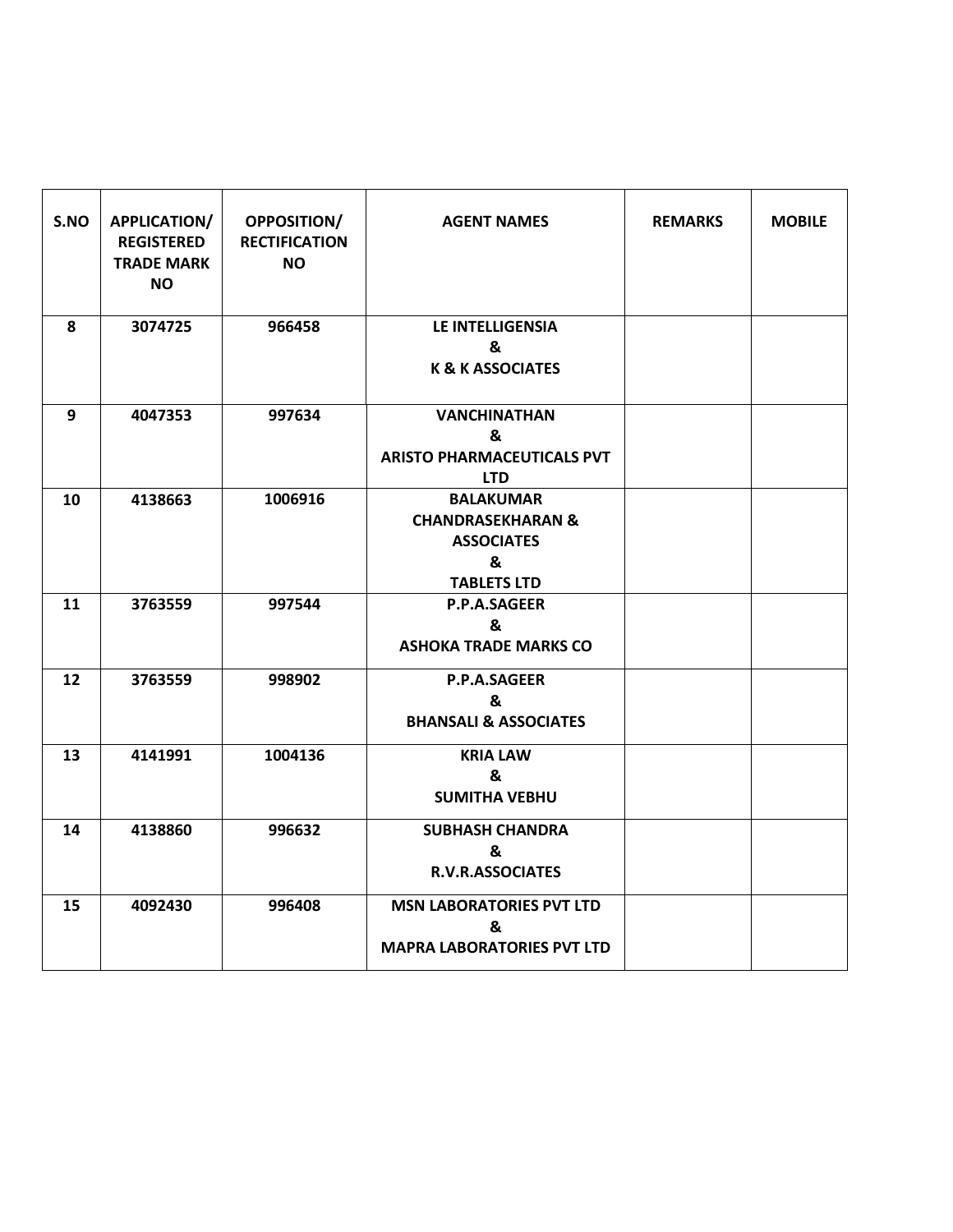



# **No. TOP/ Government of India Trade Marks Registry IP Building, GST Road, Guindy, Chennai - 600 032.**

#### **OPPOSITION HEARING (TM-5-DELAY, TM-6 DELAY, RULE 45(1) DELAY, RULE 45(1) NOT FILED, RULE 46(1) DELAY, RULE 46(1) NOT FILED & REVIEW PETITION HEARING DATED 12/05/2022**

| S.NO                    | <b>APPLICATION/</b><br><b>REGISTERED</b><br><b>TRADE MARK</b><br><b>NO</b> | <b>OPPOSITION/</b><br><b>RECTIFICATION</b><br><b>NO</b> | <b>AGENT NAMES</b>                                                           | <b>REMARKS</b> | <b>MOBILE</b> |
|-------------------------|----------------------------------------------------------------------------|---------------------------------------------------------|------------------------------------------------------------------------------|----------------|---------------|
| $\mathbf{1}$            | 4115394                                                                    | 996307                                                  | <b>TRAXION MOTORSPORTS PVT LTD</b><br>&<br><b>HIRAL C.JOSHI</b>              |                |               |
| $\overline{2}$          | 3556839                                                                    | 909136                                                  | <b>PRG ASSOCIATES</b><br>&<br>SINDHU KRISHNA CS.ADVOCATE                     |                |               |
| $\overline{\mathbf{3}}$ | 2833980                                                                    | 986100                                                  | <b>LAKSHMIKUMARAN &amp; SRIDHARAN</b><br>&<br><b>H K ACHARYA AND COMPANY</b> |                |               |
| 4                       | 2833980                                                                    | 986099                                                  | <b>LAKSHMIKUMARAN &amp; SRIDHARAN</b><br>&<br><b>H K ACHARYA AND COMPANY</b> |                |               |
| 5                       | 2656675                                                                    | 983028                                                  | SINDHU LEKSHMI ADVOCATE<br>&<br><b>SHIV LAW HOUSE</b>                        |                |               |
| 6                       | 3274283                                                                    | 990596                                                  | <b>LAW PROTECTORS</b><br>&<br><b>LE TELLIGENSIA</b>                          |                |               |
| $\overline{7}$          | 3718783                                                                    | 992522                                                  | ANUP JOACHIM, ADVOCATE<br>&<br><b>TYAGI CERTIFICATIONS</b>                   |                |               |
| 8                       | 2833981                                                                    | 986097                                                  | <b>LAKSHMIKUMARAN &amp; SRIDHARAN</b><br>&<br><b>H K ACHARYA AND COMPANY</b> |                |               |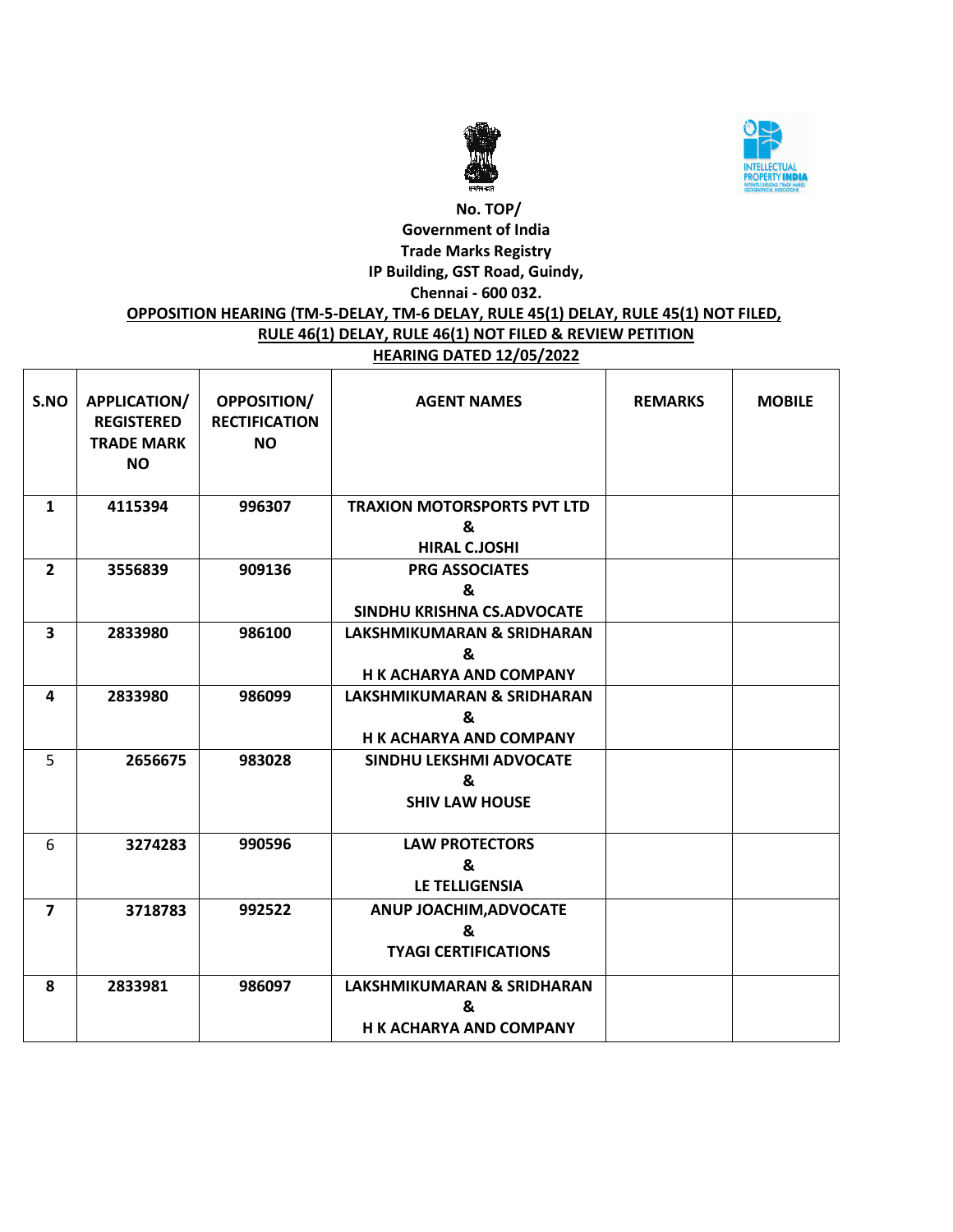| S.NO | <b>APPLICATION/</b><br><b>REGISTERED</b><br><b>TRADE MARK</b> | <b>OPPOSITION/</b><br><b>RECTIFICATION</b><br><b>NO</b> | <b>AGENT NAMES</b>                                                               | <b>REMARKS</b> | <b>MOBILE</b> |
|------|---------------------------------------------------------------|---------------------------------------------------------|----------------------------------------------------------------------------------|----------------|---------------|
| 9    | 2833981                                                       | 986098                                                  | <b>LAKSHMIKUMARAN &amp; SRIDHARAN</b><br>&<br><b>H K ACHARYA AND COMPANY</b>     |                |               |
| 10   | 4104029                                                       | 998536                                                  | <b>PRADEESH P.L</b><br>&<br><b>G.RAMJI, ADVOCATE</b>                             |                |               |
| 11   | 3935426                                                       | 1005716                                                 | <b>A.V.NATHAN ASSOCIATES</b><br>&<br><b>K.C.PATEL &amp; CO</b>                   |                |               |
| 12   | 4071335                                                       | 988567                                                  | <b>G.PARAMESH</b><br>&<br><b>SUN PHARMACEUTICAL</b><br><b>INDUSTRIES LIMITED</b> |                |               |
| 13   | 3770890                                                       | 1003934                                                 | V.P.BIMALDAS, ADVOCATE<br>&<br><b>LEGACY PARTNERS</b>                            |                |               |
| 14   | 3205812                                                       | 999217                                                  | <b>P.P.A.SAGEER</b><br>&<br><b>R.K.DEWAN &amp; CO</b>                            |                |               |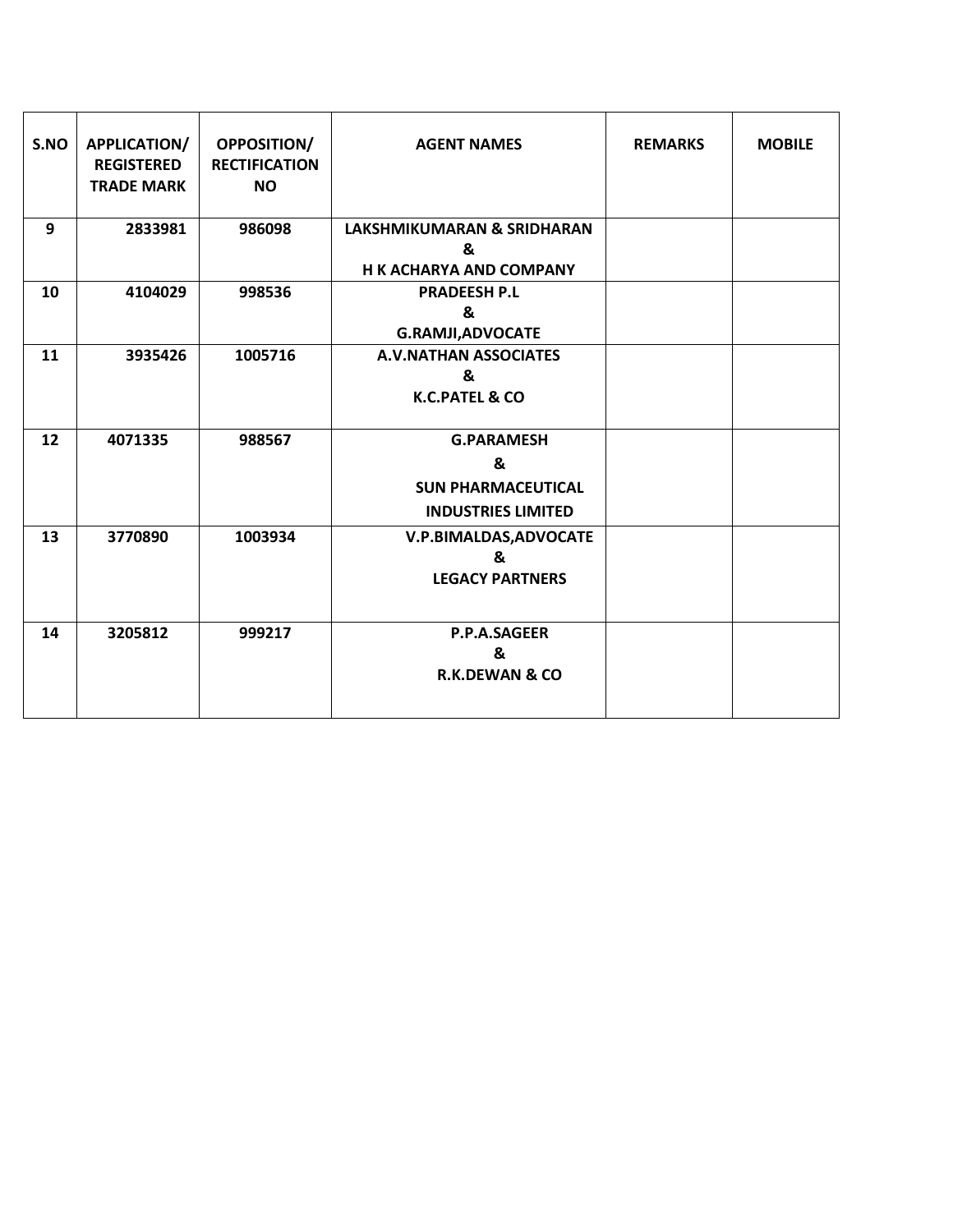



## **No. TOP/ Government of India Trade Marks Registry IP Building, GST Road, Guindy, Chennai - 600 032. OPPOSITION HEARING (TM-5-DELAY, TM-6 DELAY, RULE 45(1) DELAY, RULE 45(1) NOT FILED, RULE 46(1) DELAY, RULE 46(1) NOT FILED & REVIEW PETITION FOR THE MONTH OF MAY 2022 HEARING DATED 17/05/2022**

| S.NO                    | APPLICATION/<br><b>REGISTERED</b><br><b>TRADE MARK</b><br><b>NO</b> | OPPOSITION/<br><b>RECTIFICATION</b><br><b>NO</b> | <b>AGENT NAMES</b>                                                                                         | <b>REMARKS</b> | <b>MOBILE</b> |
|-------------------------|---------------------------------------------------------------------|--------------------------------------------------|------------------------------------------------------------------------------------------------------------|----------------|---------------|
| $\mathbf{1}$            | 2802982                                                             | 957651                                           | <b>TANYA KAPOOR, ADVOCATE</b><br>&<br><b>A.K.RAJARAMAN &amp; AARTHI</b>                                    |                |               |
| $\overline{2}$          | 3880315                                                             | 964493                                           | <b>NADAR VENNILA</b><br>&<br><b>GROVER &amp; ASSOCIATES</b>                                                |                |               |
| $\overline{\mathbf{3}}$ | 3568929                                                             | 991899                                           | <b>DEEPAK VAID</b><br>&<br><b>Y.J.TRIVEDI &amp; CO</b>                                                     |                |               |
| 4                       | 3669298                                                             | 940720                                           | <b>S.VARSHA</b><br>&<br><b>TRADE MARK PROTEC CO</b>                                                        |                |               |
| 5                       | 2966103                                                             | 964492                                           | <b>JEHANGIR GULABBAHI &amp; BILIMORIA</b><br><b>&amp; DARUWALLA</b><br>&<br><b>GROVER &amp; ASSOCIATES</b> |                |               |